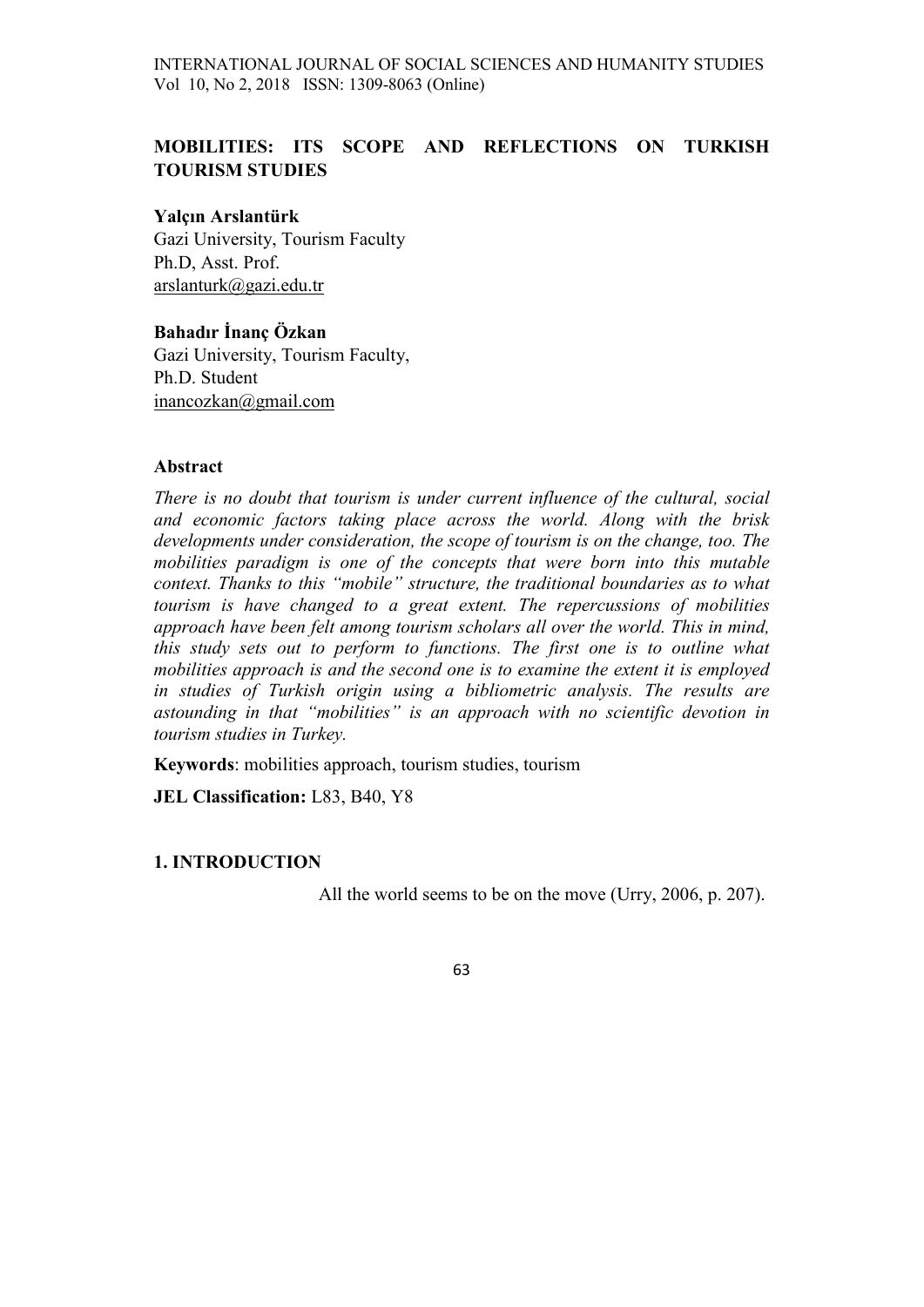Since the inception of civilizations and societies, the "mobile" characteristics have become a permanent feature of humankind. Despite the differences in essence, people have always on the move. In the very early days, they did not move from one place to another for leisure purposes. They travelled to "travaille", a French word denoting "to work"; in other words, they changed places to find a job and work. Later, they ventured into the "*terra incognita*" in order to expand food and shelter resources to meet their basic survival needs. Then came the geographic explorations, leading to the desire in the minds of other people to see the places to satisfy their curiosity. Thus, the "tourist" merged in the sense we are familiar in the present context of concepts. However, as time has passed, what people have deemed revolutionary has lost its very essence and turned into an ordinary thing with an influential economic power. It is a well-established fact that tourism has been one of the significant wheels in the economies of countries, especially when it comes to international arrivals. To illustrate, according to UNWTO (United Nations World Tourism Organization) International tourist arrivals increased from 25 million globally in 1950 to 278 million in 1980, 674 million in 2000, and 1,235 million in 2016. In a similar manner, international tourism receipts surged from US\$ 2 billion in 1950 to US\$ 104 billion in 1980, US\$ 495 billion in 2000, and US\$ 1,220 billion in 2016, accounting for 7% of the world's exports in goods and services (UNWTO, 2017). This very potential in mind, this study seeks to compose a framework for what is known as "mobilities" approach and to perform a bibliometric analysis into the employment of "mobilities" approach in Turkish tourism studies and literature.

## 1.1. Mobilities

Human mobility has witnessed great progress due to the acceleration in the international travels. People are travelling more than ever and longer distances. Although there are scientific terms to address such kinds of movements (like "tourism"), the terms explaining the attributions of such travel and fitting all are definitely required hence, some scholar are of the opinion that a new way of thinking, rather than the one encompassing "tourism", has to be taken into consideration related to this kind of mobility and related issues, which were a major point of focus in such studies by Massey (1994), Kaplan (2003), Cresswell (2010), Urry (2000),and Sheller and Urry (2006).

Due to the ever-advancing information and communications systems along with the historical events, the ordinary sense of tourism has been transformed and reconfigured in the minds of the contemporary societies and people alike as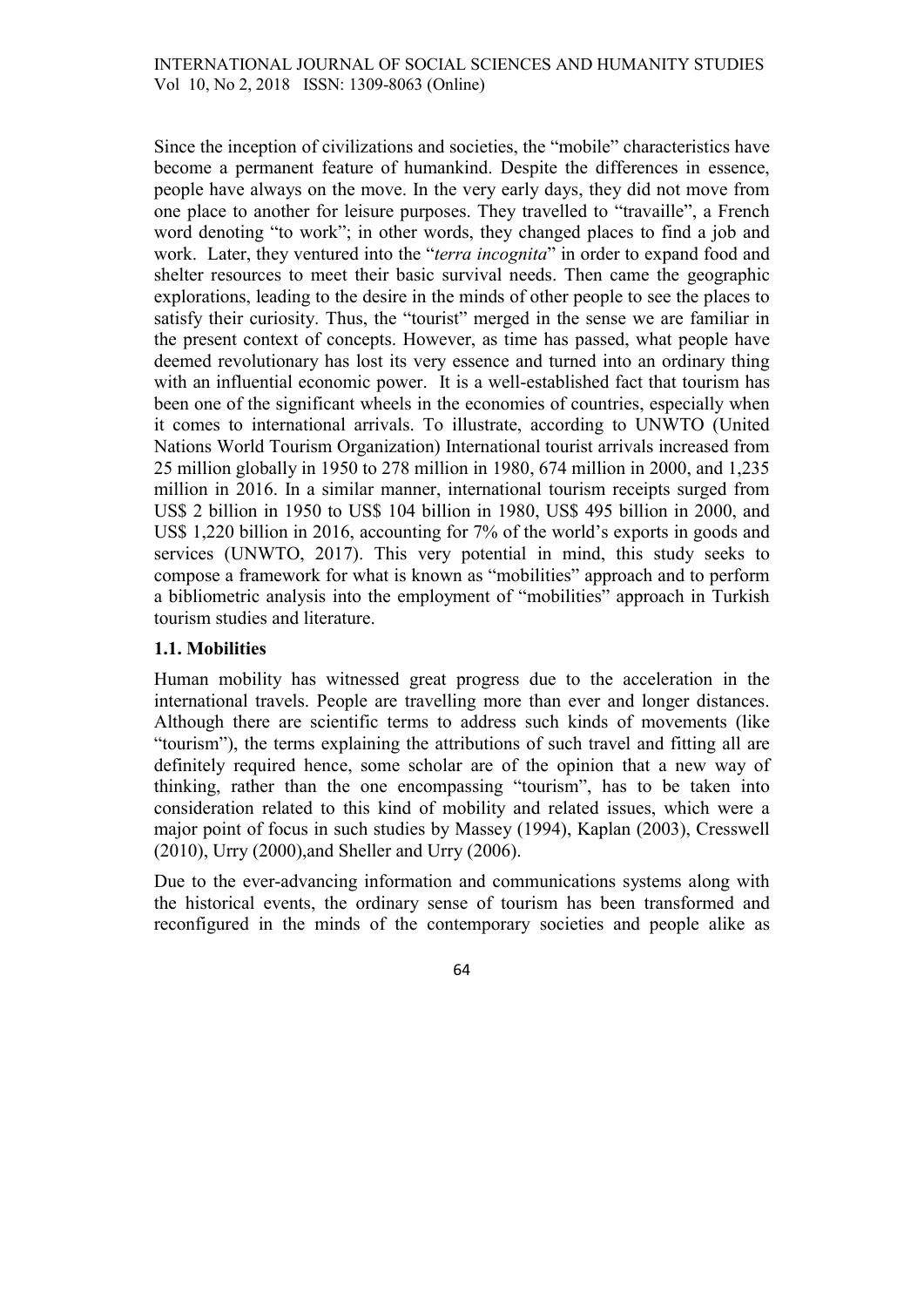something utterly different from mere "change of place". The present world is deeply influenced by mutability or "liquidity" (Bauman, 2000). It is a swift-pace world now. As a result of the "liquidity", societies have witnessed a surge in the "tempo of life, a collapse of time and space, a cultural pluralization, a dedifferentiation of social domains…" (Cohen & Cohen; 2012, p. 2178). While in the early eras tourism meant that people travel temporarily, leaving their "home" and going "away", it is not the case anymore owing to the technologies and sophisticated social structures, blurring the boundaries between "home" and "away". The widespread social changes impacted every of aspect of life and life styles, including the traditional sense of tourism and approaches to tourism studies.

The concept of mobilities has been a focus of consideration for some time under such topics as migration, globalization and travel studies. Apart from the sociological point of view, studies in mobilities paradigm contributed to transport research (Knowles et al. 2006), migration studies (Blunt2007), tourism studies (Hannam and Knox 2010), as well as communication and media studies (De Souza e Silva and Gordon 2011). Also, recent scientific focus on mobility has influenced arts and humanities disciplines such as art and design (Witzgall, Vogl, and Kesselring2013; Jensen 2014; Jensen and Lanng 2016), archaeology (Leary 2014), history (Merriman et al. 2013; Divall 2015; Mom 2015a, 2015b), performance and dance (Wilkie 2012, 2015), film studies (Archer 2012; Borden 2013), and literary studies (Parkins 2009; Aguiar 2011; Mathieson 2012; Berensmeyer and Ehland 2013; Murray and Upstone 2014; Mathieson 2015; Livesey 2016; Pearce 2016).

It was the sociologist John Urry who introduced the mobility studies to sociology as a new paradigm (Urry, 2000). In his book "Sociology beyond Societies: Mobilities for the Twenty-First Century" Urry revealed what the new sociology is and should be through a comprehensive analysis of the interrelationships of the actors in a global world. The book lays an emphasis on the interdependence of people, objects information, etc…, which form what we call "social relations". Following this, His ground-braking paper published in 2006 "The New Mobilities Paradigm" with the co-author Mimi Sheller elaborated the contents and the repercussions of the new paradigm and framed the physical, material and virtual mobilities under one construct as a whole. Rather than one single theory, the mobilities paradigm, according to Sheller and Urry (2006), is based on more than one single theory as well as methodology. It is interesting that they do not offer a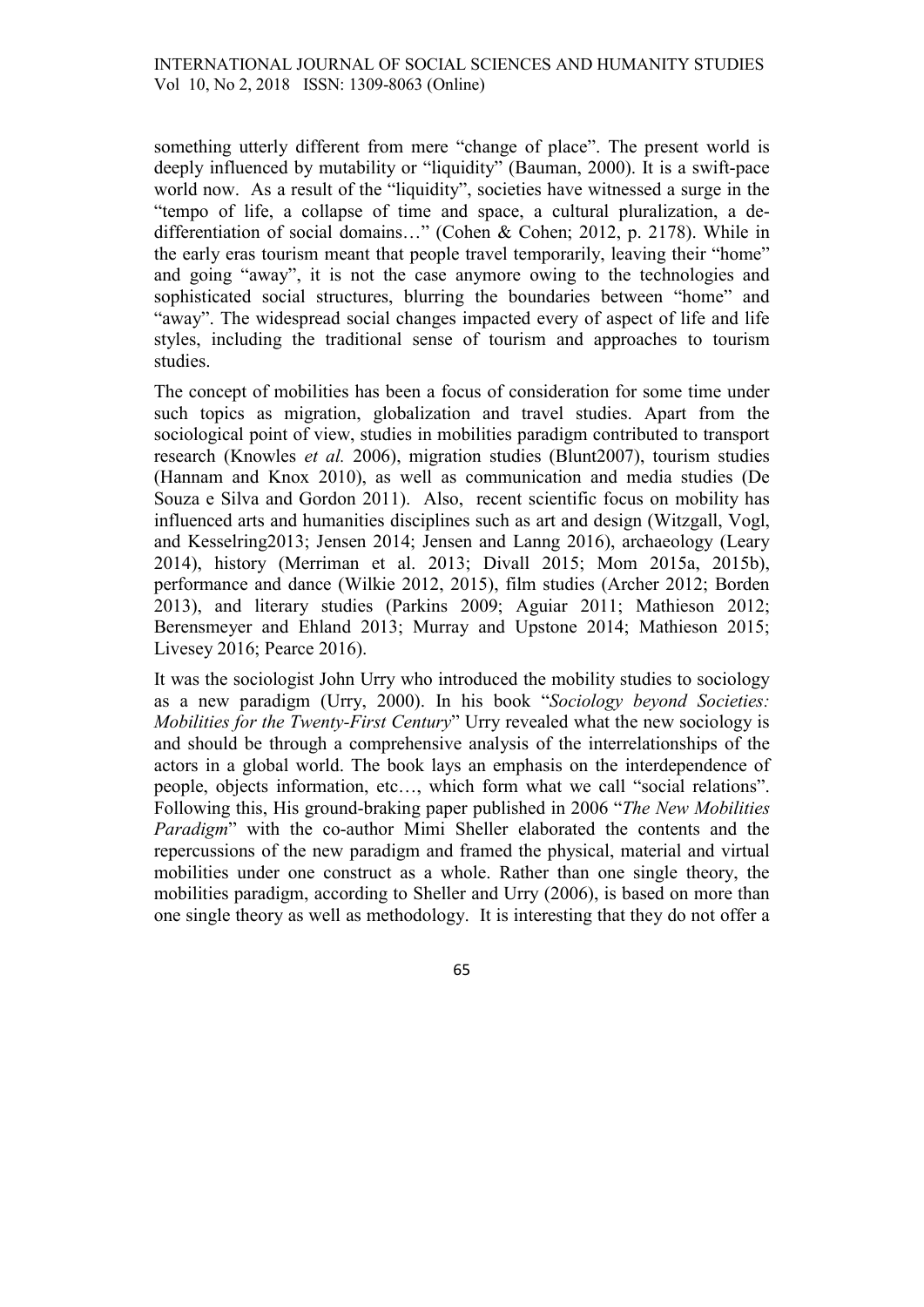detailed description of the paradigm, but a framework to be developed. In this context they assert that:

The new mobilities paradigm must be brought to bear not only on questions of globalisation and the de-territorialisation of nation-states, identities, and belonging, but more fundamentally on questions on what are the appropriate subjects and objects of social inquiry. (2006, p. 212)

The focus on mobilities and technologies is also reflected in Urry's book with Larsen and Axhausen (2006). In their book, titled *Mobilities*, *Networks*, Geographies, they maintain that corporeal mobilities are characteristically connected to the material technologies, leading to the reconfiguration of social networks. Despite the geographical distances, people are still close, although not corporeal, in terms of social ties.

## 1.2. New tourism

The most comprehensive and technical definition of tourist was adopted by the International Union of Official Travel Organizations (IUOTO) (which later became World Tourism Organization and presently UNWTO) as "temporary visitors staying at least twenty-four hours in the country visited and the purpose of whose journey can be classified under one of the following headings: (a) leisure (recreation, holiday, health, study, religion and sport); (b) business (family mission, meeting)" (IUOTO 1963: 14). On the other hand, The definition of tourism emerged thanks to the joint efforts by UNWTO and UNSTAT, with universal acceptance, in 1994 "The activities of persons travelling to and staying in places outside their usual environment for less than a year, for any main purpose (leisure, business or other personal purpose) other than to be employed by a resident entity in the country or place visited." As pointed out by Cohen (1984), this definition is for governmental and statistical purposes and fails to meet the requirements of sociological research due to its broadness and theoretically fruitless scope.

The very essence of the mobility approach is to breakdown of the general dichotomies. The basic concepts under consideration within the scope of mobilities approach, according to Cohen  $&$  Cohen (2012), are listed under some sub-themes within the very core of mobilities. To start with, the general "tour" concept, being away from home, is weakened due to the advanced communication technologies, which makes tourist feel " at home"… while also being " away" (White & White, 2007, p. 88). What's more, as people have second houses or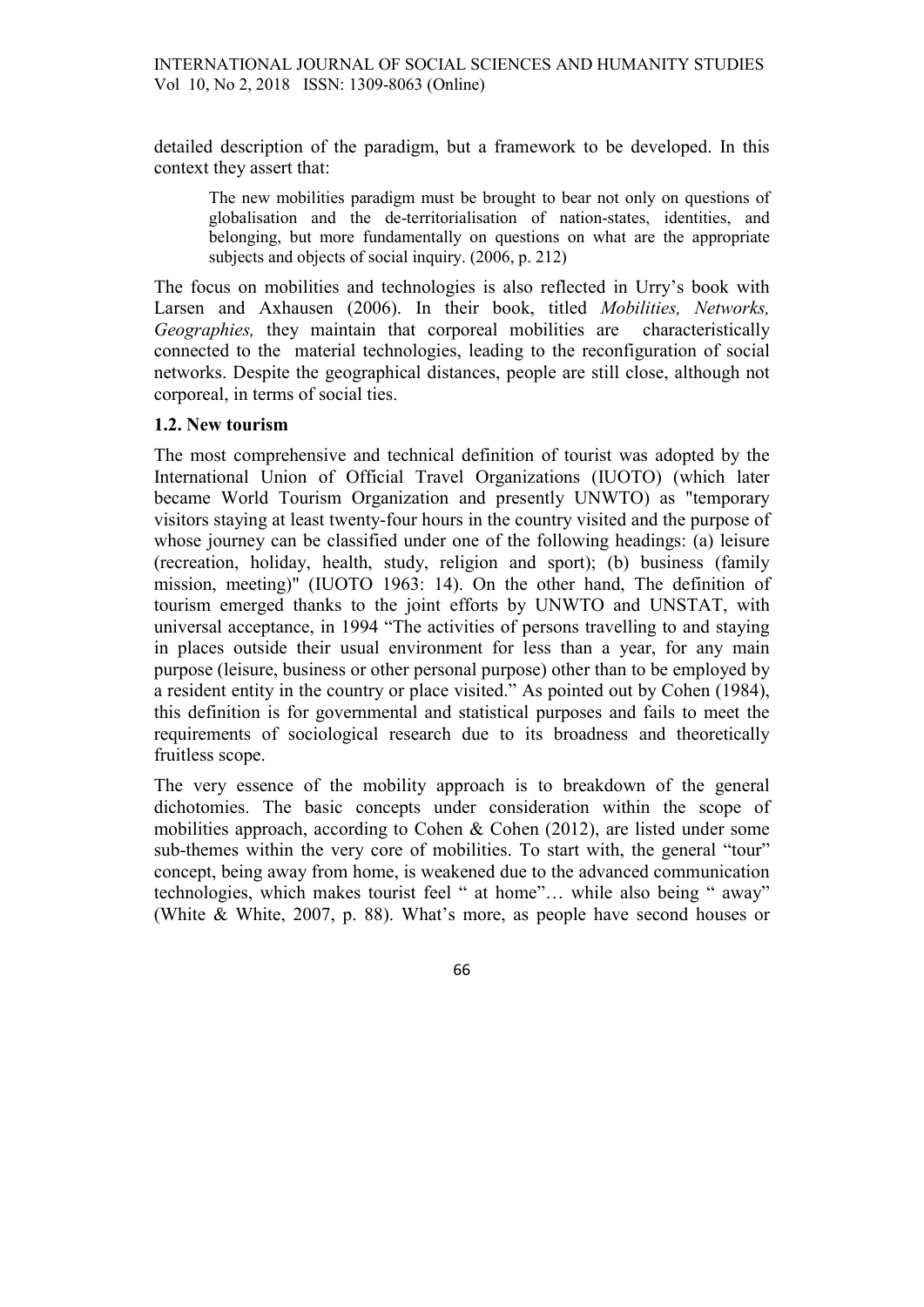summer homes, the concept of "home" has become a term of relativity. Augmentation of the disappearance of the differences between such binary concepts as "everyday - holiday", " host-guest" and "domestic-international" are major contributors to making the term tourism lose its extraordinariness, turning it into a mundane concept. Also, migration, diasporas are significant terms in the concept of mobility. All these terms contributed to the invention of the popular phrase "the end of tourism" , which emerged as a result of "de-differentiation of the domain of tourism from other mobilities, such as labor/retirement/lifestyle migration, second home visits, commuting, diaspora living, exploration, volunteering, sporting activities, events, and temporary migration." (Cohen & Cohen, 2012, p. 2181).

Here is one of the cases where the term "tourism" on its own fails to live up to the general frame set. As reported by Hannam et al. (2014), in March 2013 in Hong Kong some people were arrested due to the new regulations restricting the amount of baby milk formula being taken into mainland China, where a chemical contaminant was found in baby milk. Hence, Chinese parent wanted get baby milk from other countries leading to a new concept of "baby milk tourism". Chinese people went abroad to buy baby milk and turned back to China. This is a case to be examined under the theme of mobilities because the movement is based on not only outbound travel but also the materials in a complex relationship with governmental regulations.

There is a tendency that tourism is regarded as a part of social sciences. It is thanks to the mobilities paradigm that lets us consider tourism within the very everyday activities of life, not as a different entity (Coles & Hall, 2006; Hannam, 2009). From the mobilities perspective tourism is a daily life practice rather than exotic encounters, a pervasive topic of most of the tourism studies for a long time. Tourism is a constituent of everyday life (Coles & Hall, 2006; Edensor, 2007; Franklin, 2003;Franklin & Crang, 2001; Hannam & Knox, 2010).

In this regard Hannam et al. (2014) put that :

…the concept of mobilities is concerned with mapping and understanding both the large-scale movements of people, objects, capital, and information across the world, as well as the more local processes of daily transportation, movement through public space, and the travel of material things within everyday life simultaneously (p.172).

All these together, tourism along with travel is regarded as an essential part of social life and the demarcation among tourism leisure, transport, business, travel,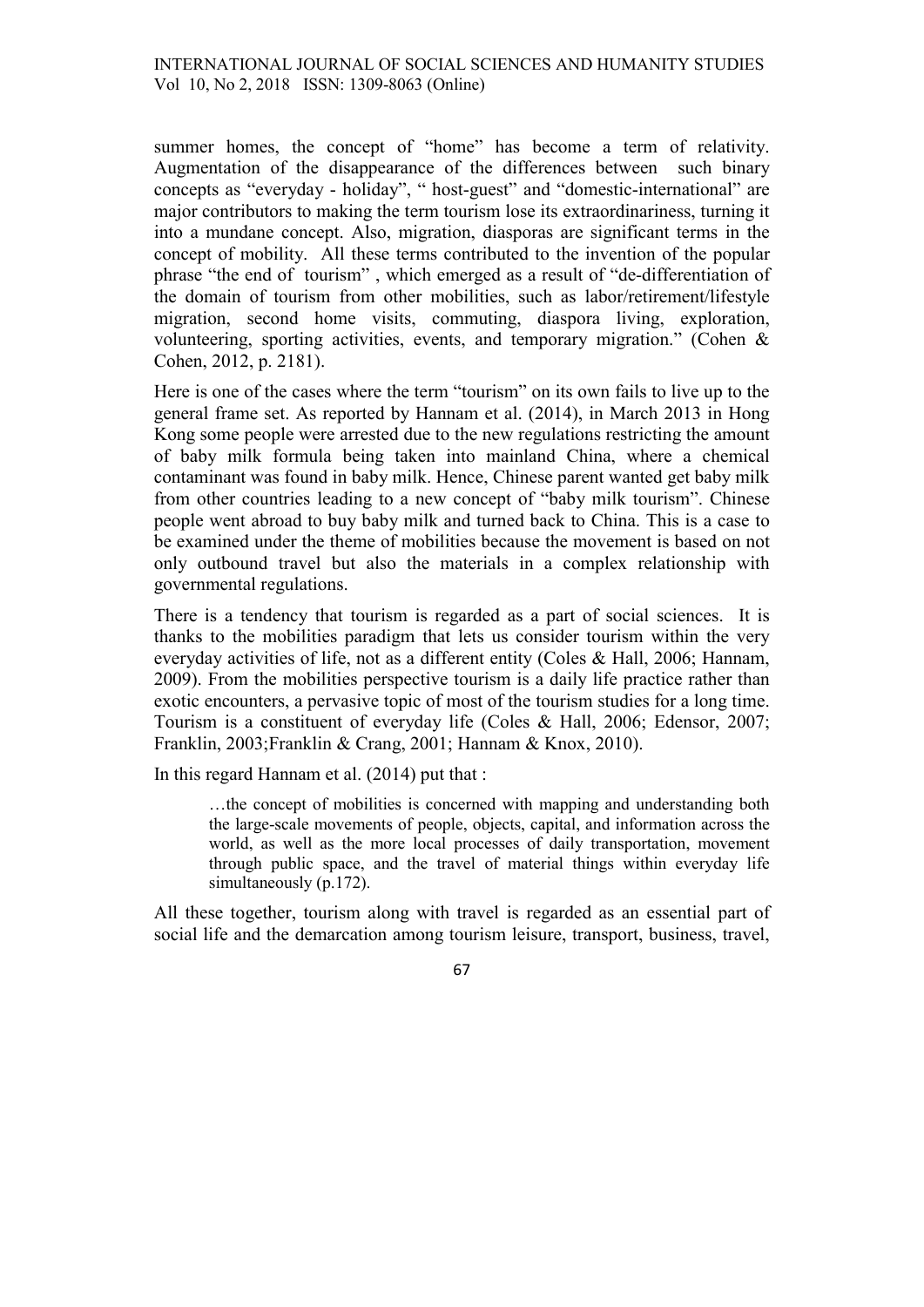migration and communication are interconnected and hence need analysing as a whole rather than separate concepts (Hannam et al. 2006; Sheller and Urry 2006). Tourism has lost its exclusive form of movement and regarded spatially, temporally and socially (Williams, 2013) as connected with other kinds of mobilities, including everyday routine ones (Edensor, 2007).

## 2. METHOD

This part of the study will host objective of the study, sampling and data collection, research pattern and limitations of the study.

## 2.1. Objective

The key objective of this part is to examine to what extent mobility has become a key point in the papers presented and published in tourism related scientific outlets.

## 2.2. Sampling and data collection

The population of the study is comprised of the papers presented at National Tourism Congresses and published in Anatolia: Turizm Araştırmaları Dergisi [Anatolia: Journal of Tourism Research] during 2012 -2016. As for the justification of why these specific scientific outlets have been chosen, it would be a nice start to deal with a short history of "National Tourism Congresses" and "Anatolia: Turizm Araştırmaları Dergisi".

"National Tourism Congresses" (hereafter referred to as NTC) have been held in Turkey since 1990. Since the 12<sup>th</sup> NTC, NTCs have had a theme. For example, the NTC that will be held in 2017 has a theme of "cultural tourism". The objective of NTC is stated in general as to provide contribution to the promotion of tourismrelated studies and to create a series of respected congresses in tourism field hosted by higher education institutions in Turkey. In October 2017, 18<sup>th</sup> NTC will be held by Mardin Artuklu University. The total number of studies presented in NTC and covered in this paper is 529.

On the other hand, Anatolia: Turizm Araştırmaları Dergisi [Anatolia: Journal of Tourism Research] has been published since 1990 and host papers from a range of tourism fields from tourism management to gastronomy studies. As of 1997, the journal publishes papers subsequent to a review process by the board of review. The journal is a well-established one in Turkey in tourism field in Turkey. The total number of studies published in the journal and covered in this paper is 73.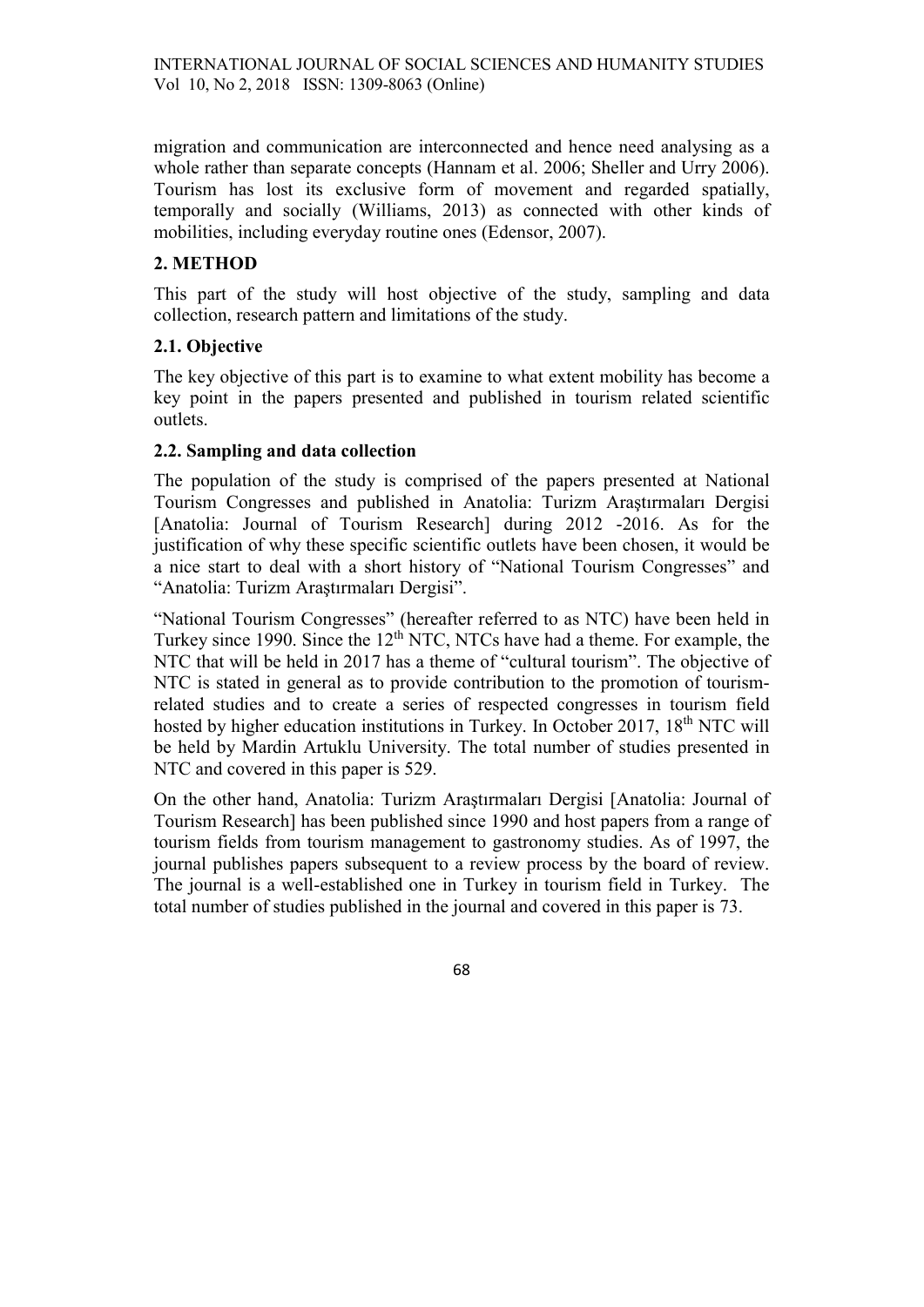## 2.3. Research pattern

The study is of descriptive characteristics. Specifically, the research technique employed in the study is "bibliometric analysis", considered among qualitative research methods. It will not be unjust to assert that bibliometric analysis is among the commonly employed research techniques is social sciences in particular. To Foster ( 1994), starting from the second half of the  $20<sup>th</sup>$  century, studies based on bibliometric analysis are on the rise and before that, especially in the 1970s and 80s, it was a research technique rarely employed due to the prevalence of positivism in all spheres of social sciences.

Bibliometric analysis may have some advantages on categorizing process of academic papers. Bibliometric analysis enlighten about a hidden meaning between the academic topics that the researcher do not discover yet, and the strong contribution of these in science to provide a greater picture. Some common methods that have been utilized in bibliometric analysis are authors, content and citation analysis, and conceptual maps. (Weingart, 2005; Daim, Rueda, Martin and Gerdsri, 2006).

As described by Yıldırım and Şimşek (2003), "bibliometric analysis" involves a comprehensive analysis of the written materials aligned with the research objective. The phases of bibliometric analysis, according to Yıldırım and Şimşek (2003), are as the following;

- Obtaining the documents
- Checking the originality of the documents
- Comprehension of the documents
- Data analysis

The documents have been obtained from the official data bases and web sites and the libraries, which leaves no question marks about the originality of the documents. On the other hand, the documents have been perused by the researchers and prepared for data analysis. Details are presented in Tables and Figures.

## 2.4. Limitations

The main limitation of the study is that data have been obtained using the keyword "mobilities" and searching for the "mobilities" in the title. Another point to mention is that the papers published and presented between 2012 and 2016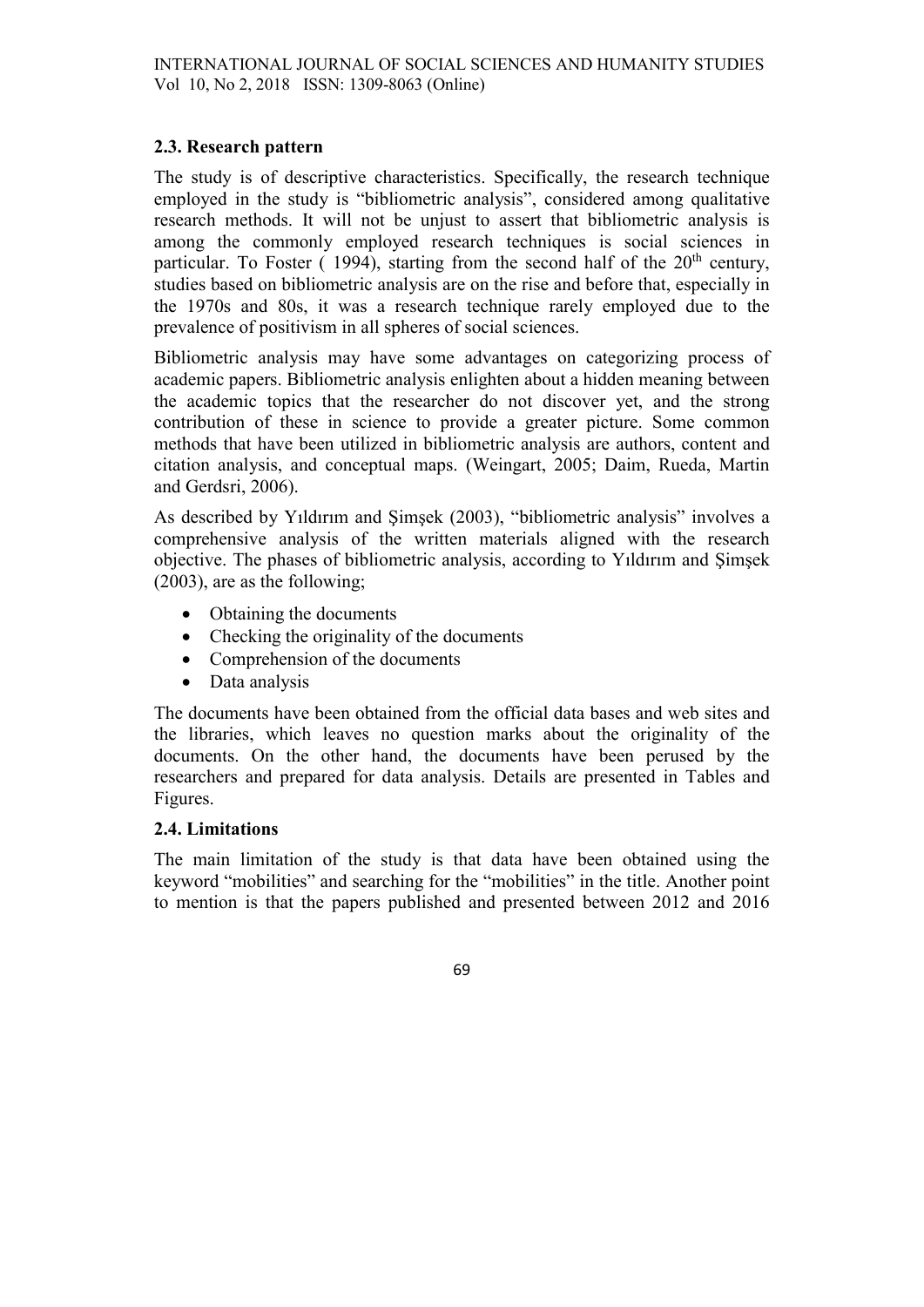have been covered in this study. Studies published following the stated years have not been taken into consideration.

#### 3. FINDINGS

As a result of the data collection, between 2012 and 2016, in total 602 papers have been published in NTC Proceedings and the Anatolia journal. The papers have been categorized under the themes of "General Tourism, Marketing, Administration and Organization, and Economics". The "General Tourism" covers topics ranging from development and tourism relations, site-specific tourism to tourism education, "Marketing" addresses such topics as customer loyalty and satisfaction as well as quality issues. On the other hand, "Administration and Organization" refers to the issues of organisational commitment and vocational commitment and finally "economics" covers , as its name suggests, economic impact of tourism, tourism as an export. Figure -1. presents the distribution of themes of both NTC and the Anatolia journal by years.



Figure -1: Topics covered by both data resources

It is seen that the main theme under consideration between the stated years is "General Tourism", then follows ""Marketing and Administration & Organization" similar in number and "economics" is the topic covered the least in terms of number. No paper with "mobility" theme has been encountered in the data resources under consideration. Table 1. and Table 2. Report the distribution of the themes by the data resource (i.e. NTC, journal).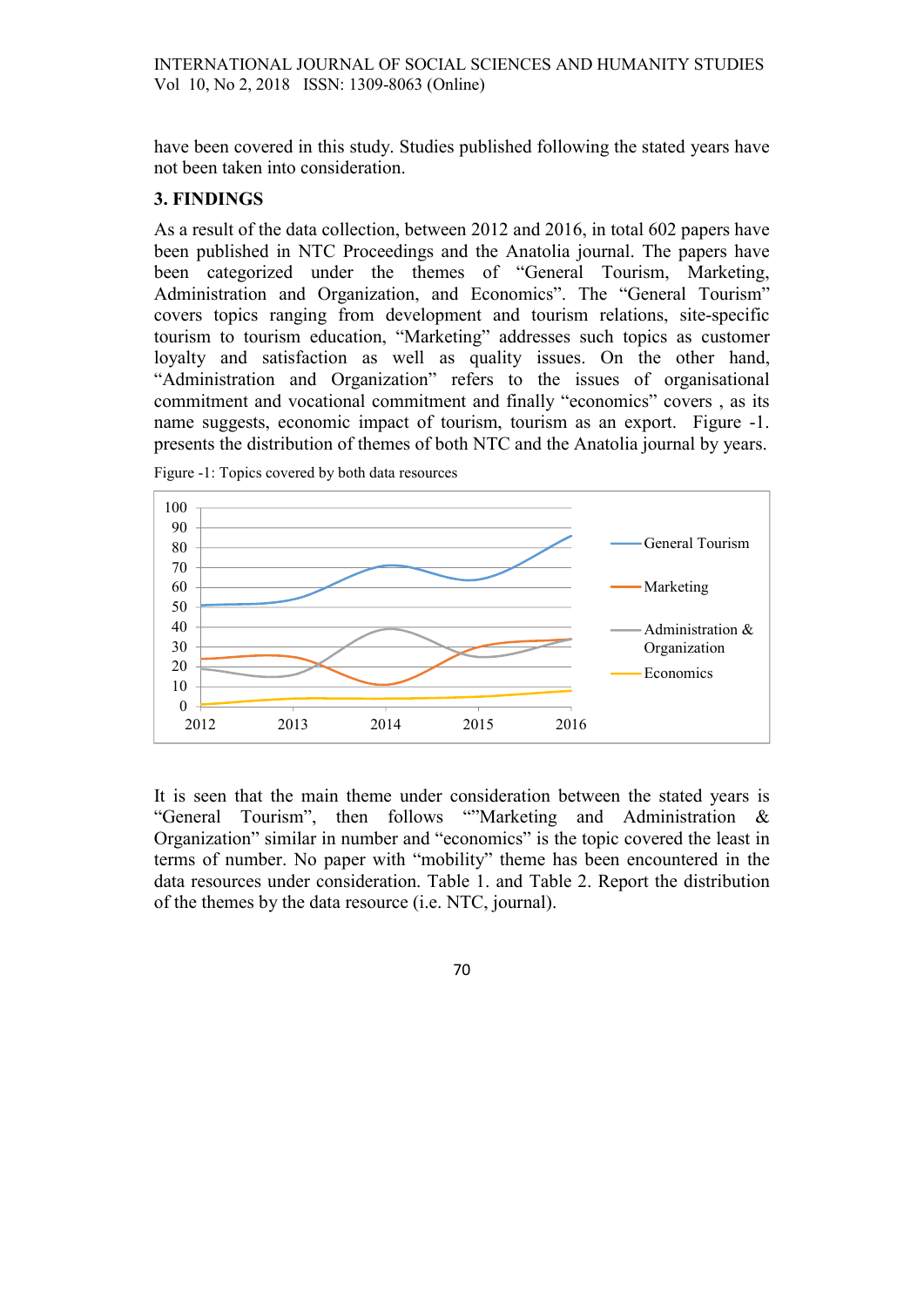Theoretical and methodological opportunities expanded the prospects of academic studies into tourism for the last twenty years. Due to its multi-disciplinary nature, tourism research has been under the profound influence of different discipline of social sciences. During the 1960s and 1970s, the major contribution to tourism research were from a variety of disciplines ranging from Economics to Geography, which made tourism essentially a multidisciplinary area (Bispo, 2016). As of 1980s and 1990s, however, tourism research has been under the influence of business and management approaches and tourism research diverged into two main pathways as social science and business (Tribe, 2010).

| Year         | <b>Congress</b><br><b>Name</b> | <b>Keywords</b>           |           |                                  |                  |                            |
|--------------|--------------------------------|---------------------------|-----------|----------------------------------|------------------|----------------------------|
|              |                                | General<br><b>Tourism</b> | Marketing | Administration<br>& Organization | <b>Economics</b> | <b>Number</b><br>of Papers |
| 2012         | 13th NTC                       | 44                        | 18        | 17                               | 1                | 80                         |
| 2013         | 14th NTC                       | 45                        | 17        | 13                               | $\overline{4}$   | 81                         |
| 2014         | 15th NTC                       | 67                        | 7         | 35                               | 3                | 112                        |
| 2015         | 16th NTC                       | 56                        | 27        | 21                               | $\overline{4}$   | 108                        |
| 2016         | 17th NTC                       | 80                        | 31        | 32                               | 5                | 148                        |
| <b>Total</b> |                                | 292                       | 100       | 118                              | 17               | 529                        |

Table 1. Bibliometric Analysis of National Tourism Congress (From 2012 to 2016)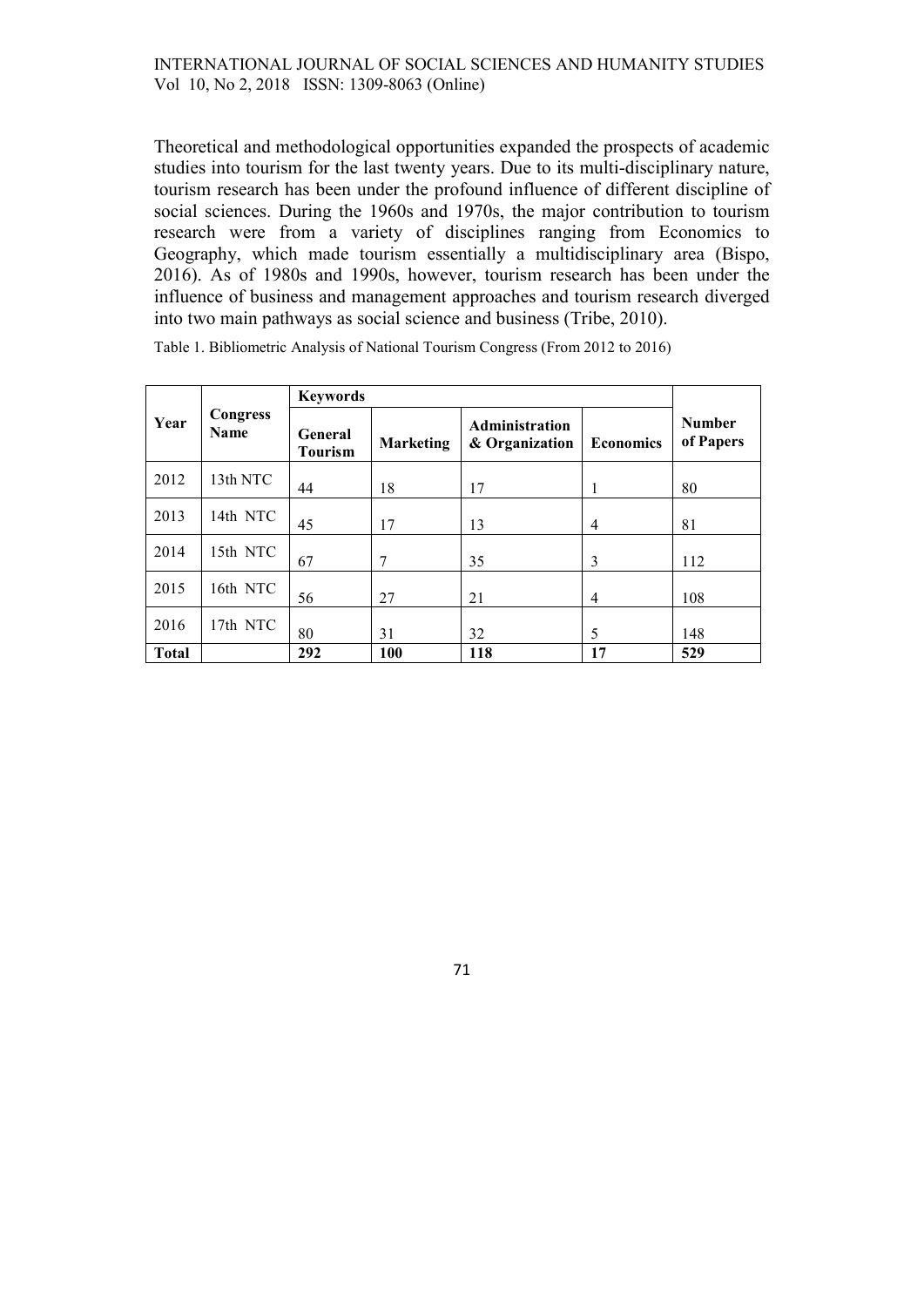|              | <b>Keywords</b>           |                  |                                         |                          |           |  |  |
|--------------|---------------------------|------------------|-----------------------------------------|--------------------------|-----------|--|--|
| Year         | General<br><b>Tourism</b> | <b>Marketing</b> | <b>Administration</b><br>& Organization | <b>Economics</b>         | of Papers |  |  |
| 2012, Vol 1. | $\overline{4}$            | 3                | 1                                       | $\overline{\phantom{a}}$ | 8         |  |  |
| 2012, Vol 2. | 3                         | 3                | 1                                       | $\overline{\phantom{a}}$ | 7         |  |  |
| 2013, Vol 1. | $\overline{2}$            | $\overline{4}$   | $\overline{2}$                          | $\overline{\phantom{0}}$ | 8         |  |  |
| 2013, Vol 2. | 2                         | $\overline{4}$   | 1                                       | $\overline{\phantom{a}}$ | 7         |  |  |
| 2014, Vol 1. | $\mathbf{1}$              | $\overline{2}$   | 3                                       | $\mathbf{1}$             | 7         |  |  |
| 2014, Vol 2. | 3                         | $\overline{2}$   | 1                                       |                          | 6         |  |  |
| 2015, Vol 1. | $\overline{4}$            | $\overline{2}$   | $\overline{2}$                          | 1                        | 9         |  |  |
| 2015, Vol 2. | $\overline{4}$            | 1                | $\mathfrak{D}$                          | $\overline{\phantom{a}}$ | 7         |  |  |
| 2016 Vol 1.  | 1                         | $\overline{2}$   | 1                                       | $\overline{2}$           | 6         |  |  |
| 2016, Vol 2. | 5                         | 1                | $\mathbf{1}$                            | 1                        | 8         |  |  |
| <b>Total</b> | 29                        | 24               | 15                                      | 5                        | 73        |  |  |

Table 2. Bibliometric Analysis of Anatolia: Turizm Araştırmaları Dergisi [Anatolia: Journal of Tourism Research]

Although it has not been the major point of interest of this paper, a careful reading of the "method" employed in the papers under consideration reveals that, they are mainly "positivist" oriented including overuse of statistics and the number of papers with "qualitative nature" is much fewer than the "quantitative" ones.

## 3.CONCLUSION

As observed from the figure and the tables, no paper with "mobilities" theme has been published in the data resources. It is probably owing to the " positivist" approaches that have influenced social sciences. It is well knwn that tourism is a field of study with many disciplines accompanying it. However, it is interesting that, despite the act that "mobilities" has enjoyed great popularity as of the start of the 21st century among western scholars, it can be argued that tourism studies in Turkish academia failed to keep up with the developments in this very specific field.

The reason could be, as Cohen (1988) maintains, that quantitative methods have much prestige in modern sociology and are offered at universities without dealing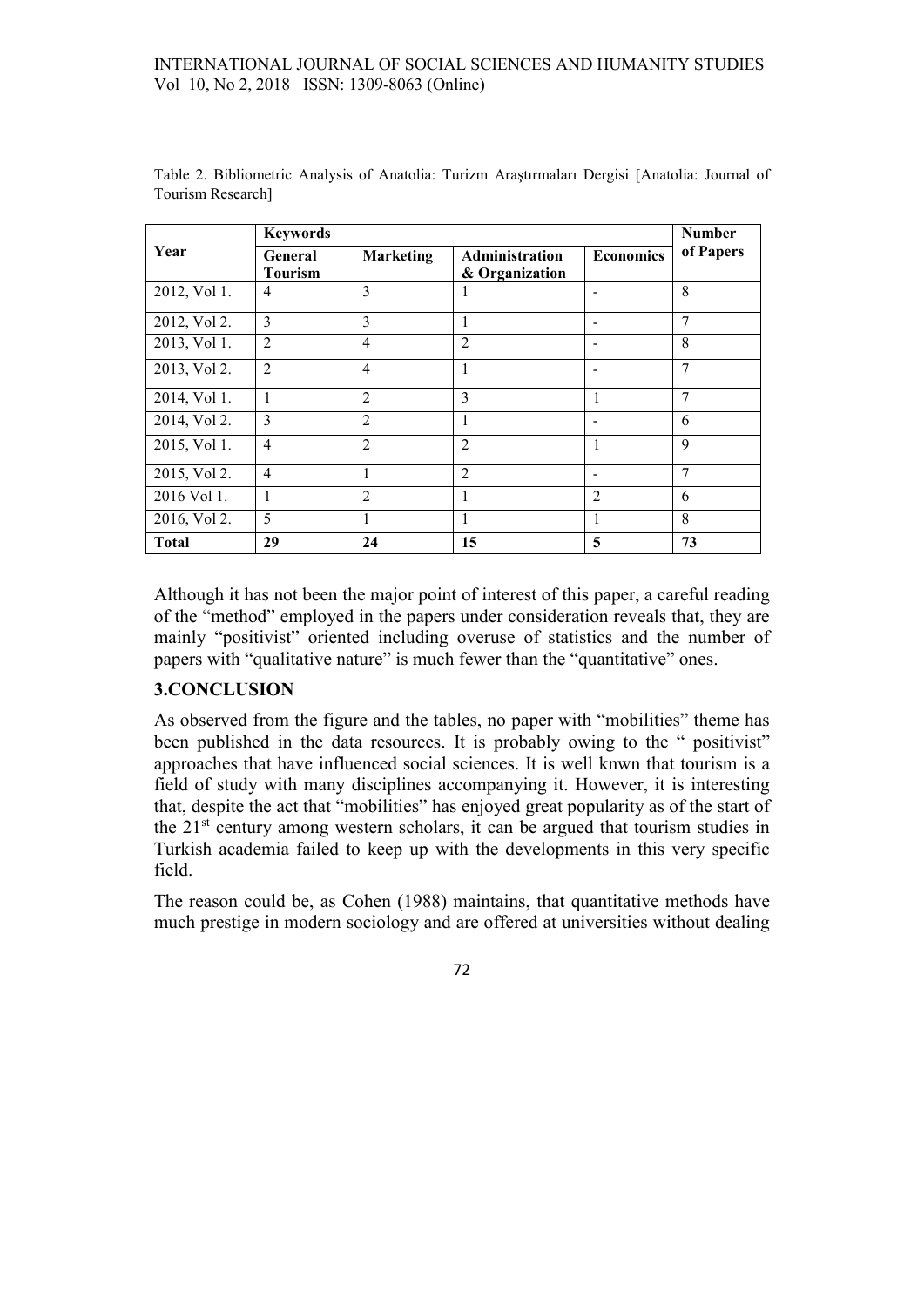with the qualitative methods. However, it should be kept in mind that as Collins argued the outstanding work in sociology has been conducted through qualitative methods without statistical tests (as cited in Cohen, 1988). Likewise, Cohen & Cohen (2015) put that many of the extant studies in the emerging countries have management orientation for the industry and the local authorities. These studies definitely lack theoretical content. The practice orientation with a quantitative approach combined with statistical procedures and analyses has ignored the theories, especially newly developed ones like "mobilities".

Considering the overuse of statistics and the quantitative methods, Schatzki (2012) argues that

… the possession of statistical information, however, does not substitute for understanding social affairs, and it can never by itself, in the absence of this understanding, indicate how to resolve problems. Statistics are also regularly misused. Statistics, accordingly, are ultimately useful only in conjunction with some combination of ethnography, oral history, history, and theory (p. 25-26).

In order to follow the latest trends in tourism, it should be noted that the multidisciplinary nature should be reflected in Ph.D. dissertations and rather than seeing the "business" side of tourism, the contemporary sociological trends and implications should be a focus of new studies in tourism field. It is expected that a strong cooperation between tourism and sociology scholars will result in fruitful studies with a new focus and outlook in tourism a discipline and contribute to "qualitative" tourism papers, furthering the quality of tourism studies and keeping up with the contemporary trends.

#### **BIBLIOGRAPHY**

Aguiar, M. (2011). Tracking Modernity: India's Railway and the Culture of Mobility. Minneapolis, MN:University of Minnesota Press.10.5749/minnesota/9780816665600.001.0001

Archer, N. (2012). The French Road Movie: Space, Mobility, I Identity. Oxford: Berghahn Books.

Bauman, Z. (2000). Liquid Modernity. Cambridge: Polity.

Berensmeyer, I., and C. Ehland, (2013). Perspectives on Mobility. Amsterdam: Rodopi.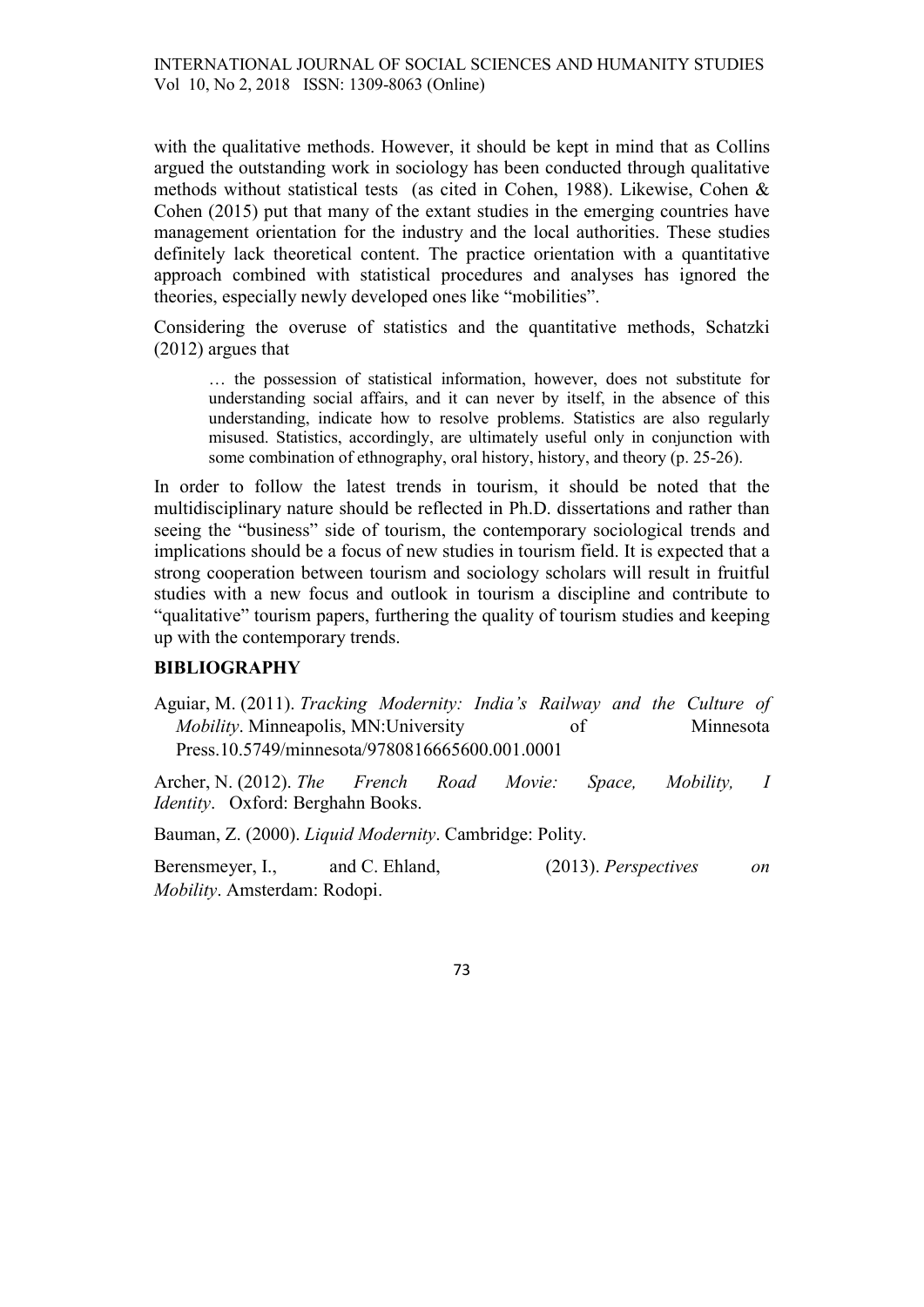Bispo, S.M. (2016). Tourism as Practice. Annals of Tourism Research, 61, 170- 179.

- Blunt, A (2007) "Cultural Geographies of Migration: Mobility, Transnationality and Diaspora." Progress in Human Geography, 31(5): 684–694.
- Borden, I. (2013). Drive: Journeys through Film, Cities and Landscapes. London: Reaktion Books.
- Cohen, E. (1988). Traditions in the Qualitative Sociology of Tourism. Annals of Tourism Research, (15) 1, 29-46.
- Cohen, E. (1994). The Sociology of Tourism: Approaches, Issues, and Findings. Annual Review of Sociology, 10, 373 – 392.
- Cohen, E., & Cohen, S. A. (2012). Current sociological theories and issues in tourism. Annals of Tourism Research, 39(4), 2177-2202. http://dx.doi.org/10.1016/j.annals.2012.07.009.
- Coles, T., & Hall, M. (2006). Editorial: The Geography of Tourism is Dead. Long Live Geographies of Tourism and Mobility. Current Issues in Tourism, 9(4–5), 289–292.
- Cresswell, T. (2010). Towards a Politics of Mobility. Environment and Planning D: Society and Space, 28, 17–31.
- Daim, T. U., Rueda, G., Martin, H., and Gerdsri, P. (2006). Forecasting emerging technologies: Use of bibliometrics and patent analysis. Technological Forecasting and Social Change, 73(8), 981-1012.
- De Souza e Silva, A and Gordon, E (2011). Net-Locality: Why Location Matters in a Networked World. Malden and Oxford: Wiley-Blackwell.
- Divall, C., ed. 2015. Cultural Histories of Sociabilities, Spaces and Mobilities London: Pickering & Chatto.
- Edensor, T. (2007). Mundane Mobilities, Performances and Spaces of tourism. Social & Cultural Geography, 8(2), 199–215.
- Franklin, A. (2003). Tourism: An introduction. London: Sage.
- Franklin, A., & Crang, M. (2001). The Trouble with Tourism and Travel Theory? Tourist Studies, 1(1), 5–22.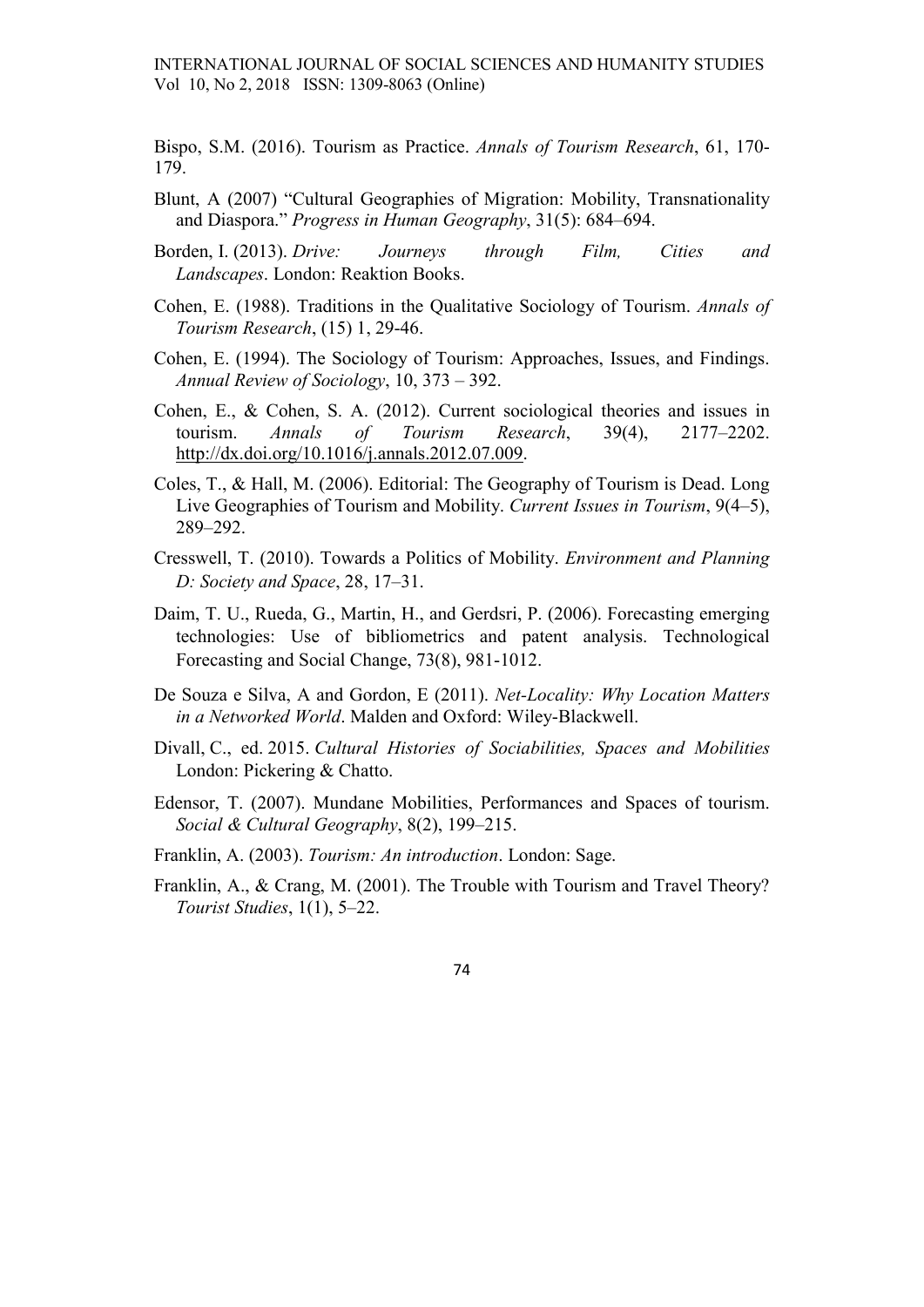- Forster , N. (1994) . The Analysis of Company Documentation. C.Cassell and G. Symon (Eds.) Qualitative methods in organizational research: A practical Guide. London: Sage.
- Hannam, K and Knox, D (2010) Understanding Tourism: A Critical Introduction. London: Sage.
- Hannam, K., & Knox, D. (2010). Understanding Tourism. London: Sage.
- Hannam, K., Butler, G., & Paris, C. M. (2014). Developments and Key Issues in Tourism Mobilities. Annals of Tourism Research, 44, 171–185.
- Hannam, K., Sheller, M., and Urry, J. (2006). Editorial: Mobilities, Immobilities and Moorings. Mobilities 1 (1), pp. 1–22.
- IUOTO. (1963). The United Nations' Conference on International Travel and Tourism. International Union of Official Travel Organizations, Geneva: IUOTO
- Jensen, O. B. (2014). Designing Mobilities. Aalborg: Aalborg University Press.
- Jensen, O. B., and D. B. Lanng. (2016). Mobilities Design. London: Routledge.
- Kaplan, C. ( 2003). Transporting the Subject: Technologies of Mobility and Location in the Era of Globalization, in Ahmed, S. et al. (eds), Uprootings/Regroundings of Home and Migration, Oxford:Berg.
- Knowles, R, Shaw, J and Axhausen, K (2006) Transport Geographies: Mobilities, Flows, Spaces. New York:Blackwell.
- Larsen, J., Urry, J., & Axhausen, K. W. (2006). Mobilities, Networks, Geographies. Burlington, VT: Ashgate.
- Leary, J. (2014). Past Mobilities: Archaeological Approaches to Movement and Mobility. Farnham:Ashgate.
- Livesey, R. (2016). Writing the Stage Coach Nation: Locality on the Move in Nineteenth-Century British Literature. Oxford: Oxford University Press.10.1093/acprof:oso/9780198769439.001.0001
- Massey, D. (1994). Power-geometry and a progressive sense of place. In: Robertson, G., et al. (eds) Mapping the futures. London: Routledge, pp. 59–69.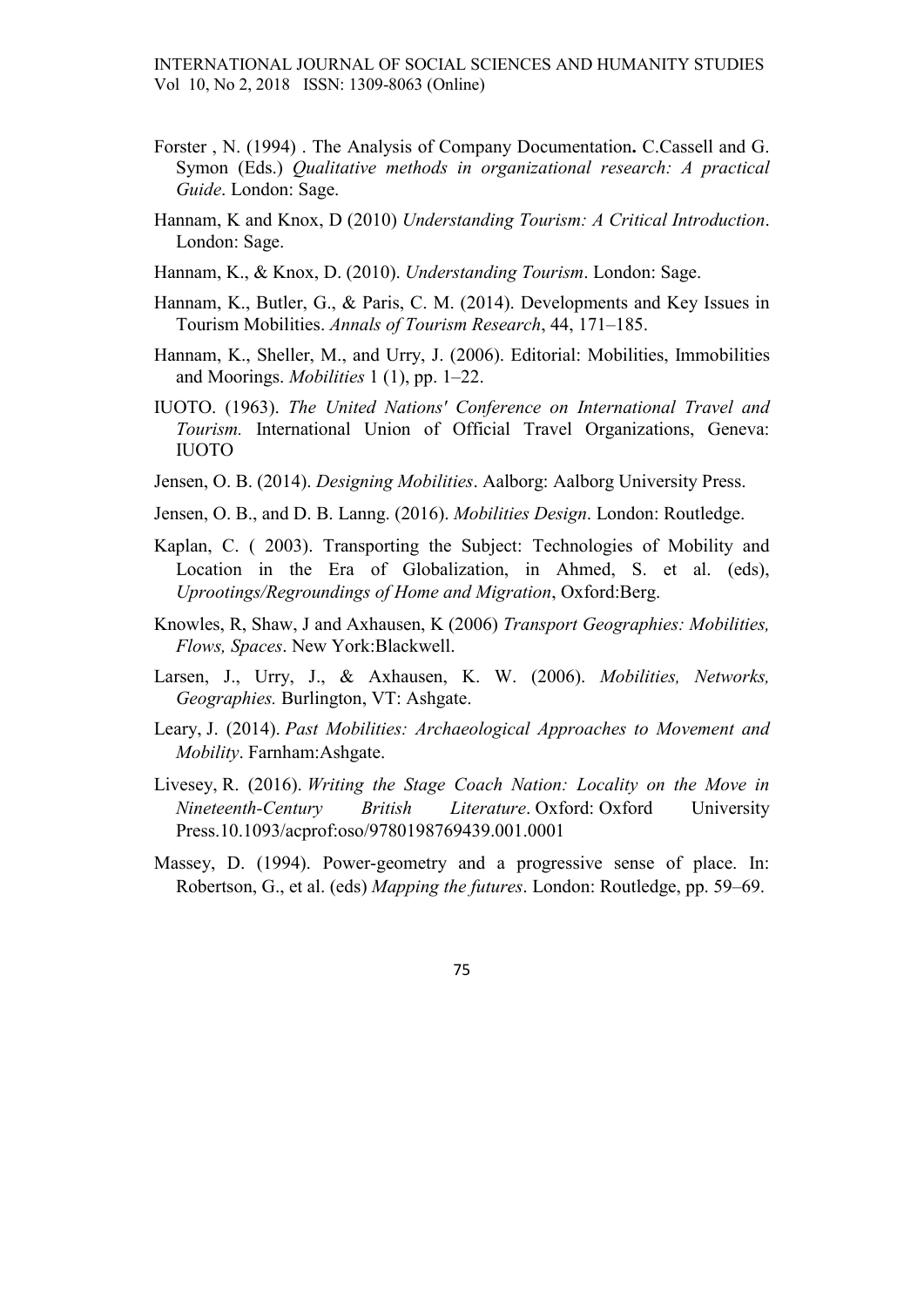- Mathieson, C. (2012). "A Moving and a Moving On': Mobility, Space, and the Nation in Charles Dickens's 'Bleak House'." English 61: 395–405.
- Mathieson, C. (2015). Mobility in the Victorian Novel: Placing the Nation. Basingstoke: Palgrave Macmillan.10.1057/9781137545473
- Merriman, P., R. Jones, T. Cresswell, C. Divall, G. Mom, M. Sheller, and J. Urry. (2013). "Mobility: Geographies, Histories, Sociologies." Transfers: Interdisciplinary Journal of Mobility Studies 3 (1):147–165.
- Mom, G. (2015a). Atlantic Automobilism: Emergence and Persistence of the Car, 1895–1940. Oxford:Berghahn.
- Mom, G. (2015b). "The Crisis of Transport History: A Critique and a Vista." Mobility in History 6: 7–19.
- Murray, L., and S. Upstone (2014). Researching and Representing Mobilities: Transdisciplinary Encounters. Basingstoke: Palgrave Macmillan.
- Parkins, W. (2009). Mobility and Modernity in Women's Novels, 1850s-1930s: Women Moving Dangerously. London: Palgrave Macmillan.10.1057/9780230583115
- Pearce, L. (2016). Drivetime: Literary Excursions in Automotive Consciousness. Edinburgh: Edinburgh University Press.
- Schatzki, T. R. (2012). A Primer on Practices: Theory and Research. In J. Higgs, R. Barnett, S. Billett, M. Hutchings, & F. Trede (Eds.), Practice-Based education: Perspectives and Strategies, Rotterdam: Sense Publishers.
- Sheller, M., and Urry, J. (2006). The New Mobilities Paradigm. Environment and Planning A 38 (2), pp. 207–226.
- Tribe, J. (2010). Tribe, Territories and Networks in the Tourism Academy. Annals of Tourism Research, 37(1), 7–33.
- UNWTO (2017). Tourism Highlights 2017. [Web Page] United Nations World Tourism Organization. Retrieved May 25, 2011, from http://www.e unwto.org/doi/pdf/10.18111/9789284419029

Urry, J. (2000). Sociology Beyond Societies. London: Routledge.